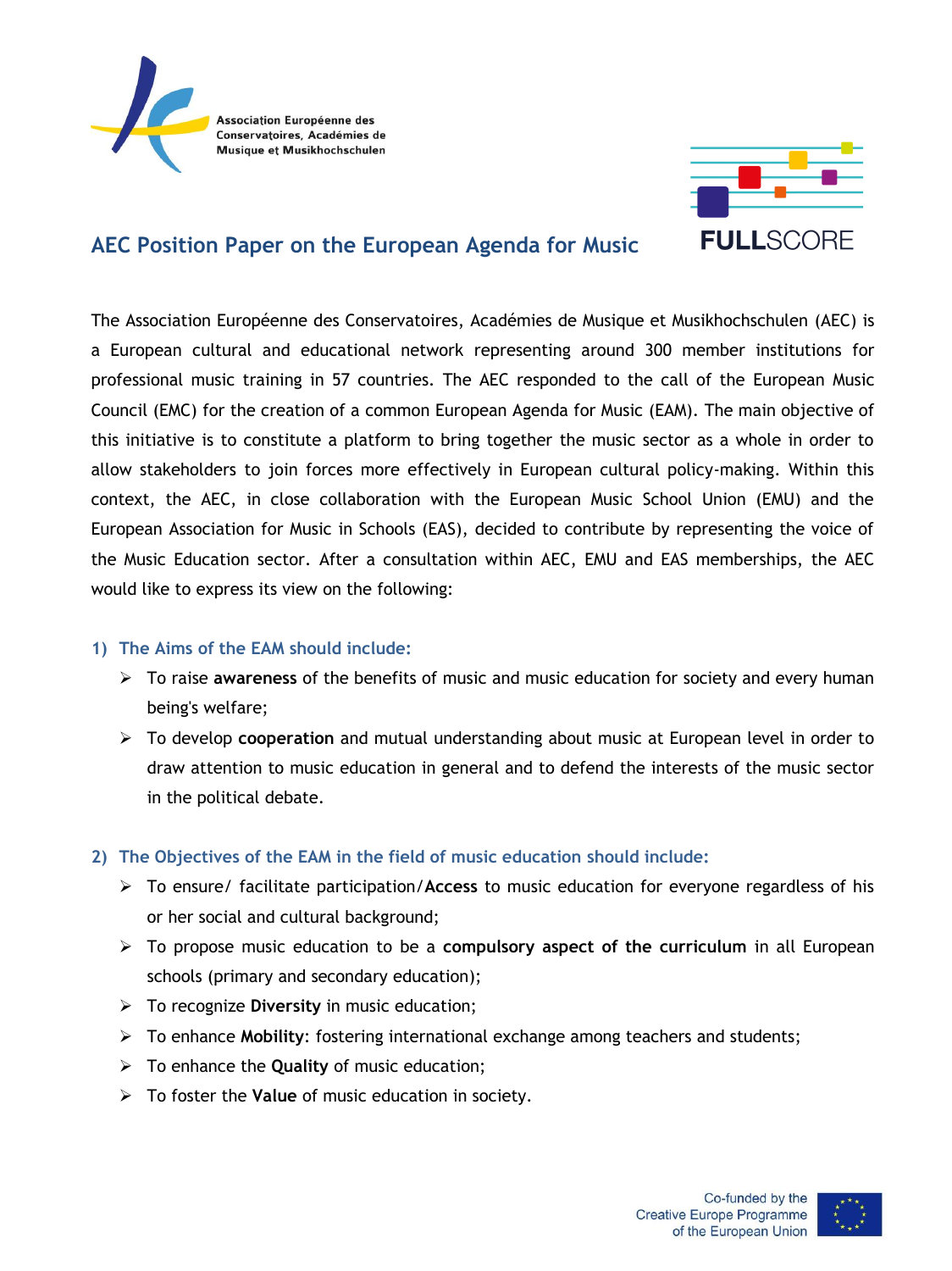

## **3) The Actions the EAM should recommend:**

- **a. to European institutions, as well as national and regional governments:**
	- $\triangleright$  To recognize access to music education as a human right;
	- $\triangleright$  To recognize music education as a tool for personal development, social inclusion, intercultural understanding;
	- $\triangleright$  To recognize music as an essential and compulsory subject in general education;
	- $\triangleright$  To remove physical, social and financial obstacles to access to music education;
	- $\triangleright$  To provide tangible and stable support to music education through national and European funding to music education programmes and institutions at all levels;
	- $\triangleright$  To facilitate and secure funding for the participation of music education institutions to international projects and networks, mobility programmes, exchange of good practices;
	- $\triangleright$  To create, promote and facilitate opportunities for music making through the wide establishment of youth orchestras and choirs;
	- $\geq$  To facilitate the interconnection of different levels of music education and interinstitutional collaboration;
	- $\triangleright$  To ensure quality of music education at all levels, including professional music education at pre-college and higher music education level.

### **b. to music education institutions:**

- $\triangleright$  To pursue quality in music education through the implementation of innovative pedagogical approaches, research based teaching and learning, lifelong learning courses for teachers;
- $\triangleright$  To nurture both the artistic and entrepreneurial mindsets of students, providing them with adaptable skills to a variety of changing contexts, different settings and genres to face the present day job market;
- $\triangleright$  To educate future professionals in the music field who can give a tangible contribution to society with their activity;
- $\triangleright$  To recognize and foster diversity in music and music education in terms of pedagogical approaches, genres, gender and musical traditions;
- $\triangleright$  To engage in international projects and networks, mobility, exchange of good practices;